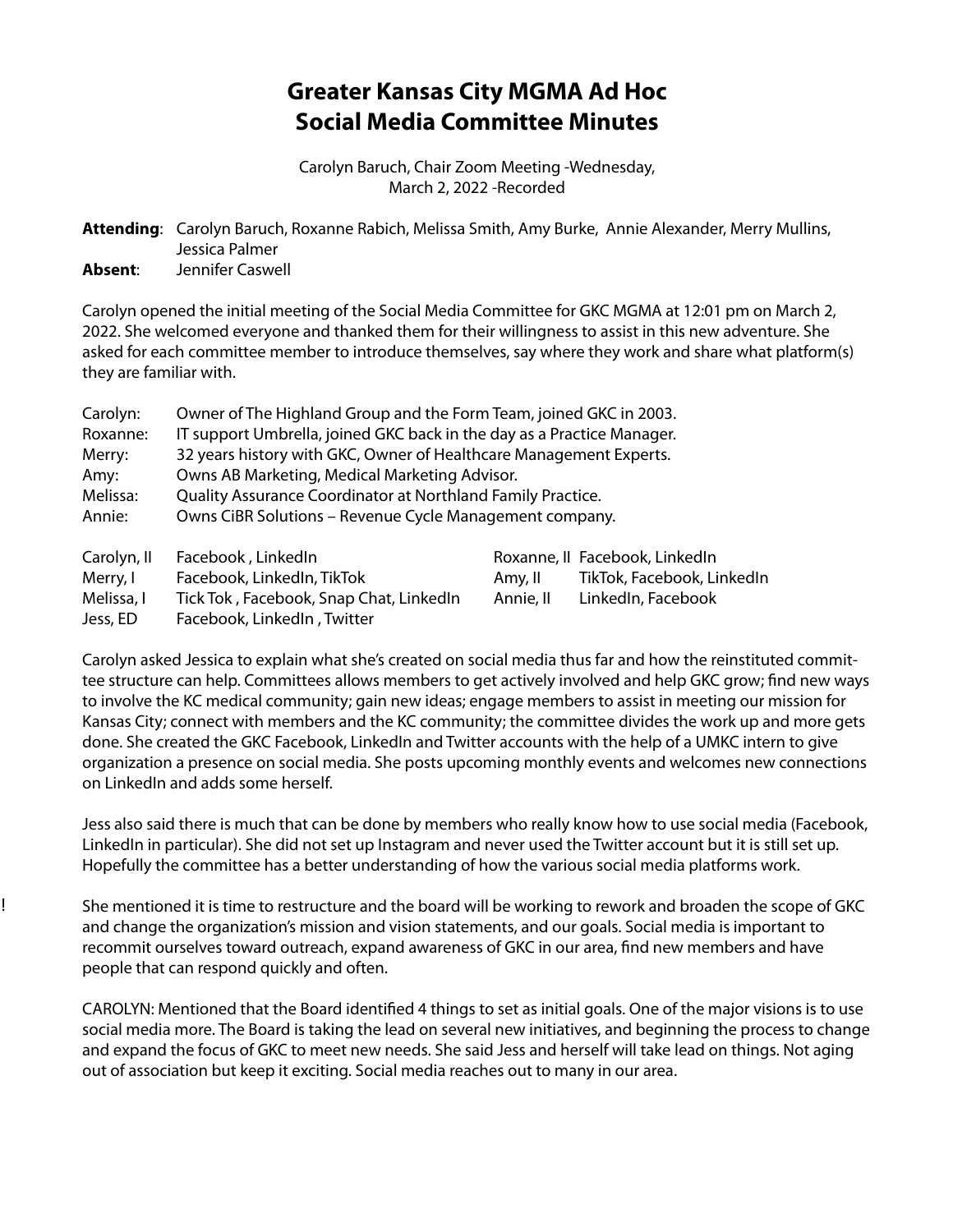## **Ideas on how to proceed**

Carolyn: Come up with a plan and strategy. How to use Social Media for the association.

- 1 Start with developing the Board's steps (1-4) to build the association. Need a plan to do our best, talk about our target audience, what kind of posts to use on what platform(s), who will post and how often.
- 2 For Social Media, we need to consider all segments of people. We have a great group of smart people to utilize and continue to serve, along with targeting more to Millennials.
- 3 (Attached: 2 articles on Millennials and one on utilizing Social Media for Non-Profits)

#### **Discussion on Committee Meeting**

Carolyn asked about meeting options for the committee, suggested meeting using Zoom meeting and via emails, record meetings all the time and send to those who were absent. Everyone felt meeting once a month on the first Wednesday at noon was doable when Carolyn offered this option. Send ideas to Carolyn as you think of them and she'll add to agenda.

### **Brainstorming Session:**

Carolyn asked everyone to send an idea to post to the association. Jessica noted that members are sharing her posts on events, especially a few board members (it is working well). We need more of this!

- Turn website events/posts into Social Media posts.
- Attract new members on Facebook.
- Ask all members to be more active on social media.
- Add articles from the monthly GKC CONNECT news issues.
- Do a teaser to check out something for GKC, with a website link to see more.
- Views use certain words #leadership, #education, hashtags, etc.
- Engage with us and see what we are doing.
- Add news issue link on LinkedIn.

!

- TikTok. Promote using video of skits for conference.
- Create a skit for each luncheon for conference. Catch your attention. Crazy stuff.
- Statistic: 80% posts should be entertaining, inspiring, informative, 20% promotional posts.
- Do a Tick Tok video for events, board, etc.
- Interview members, longtime/new video interview similar to the My MGMA Story.
- Take pieces of news issue to put out weekly. Content is the hardest.
- Something philanthropic for the greater good (medical or world see Charity section below).
- Articles from the president in newsletter, put parts on Social Media.
- Jess will keep posting events on LinkedIn and committee will share, comment, or like them.
- Something similar to state Friday Focus question. Title ideas for days of week: Motivational Monday Tuesday Testimonials, etc. Create humor on LinkedIn/TikTok.
- Experts on topics on speakers for universities. Medical schools, not using business savvy members. Speakers' content could be repurposed for social media.